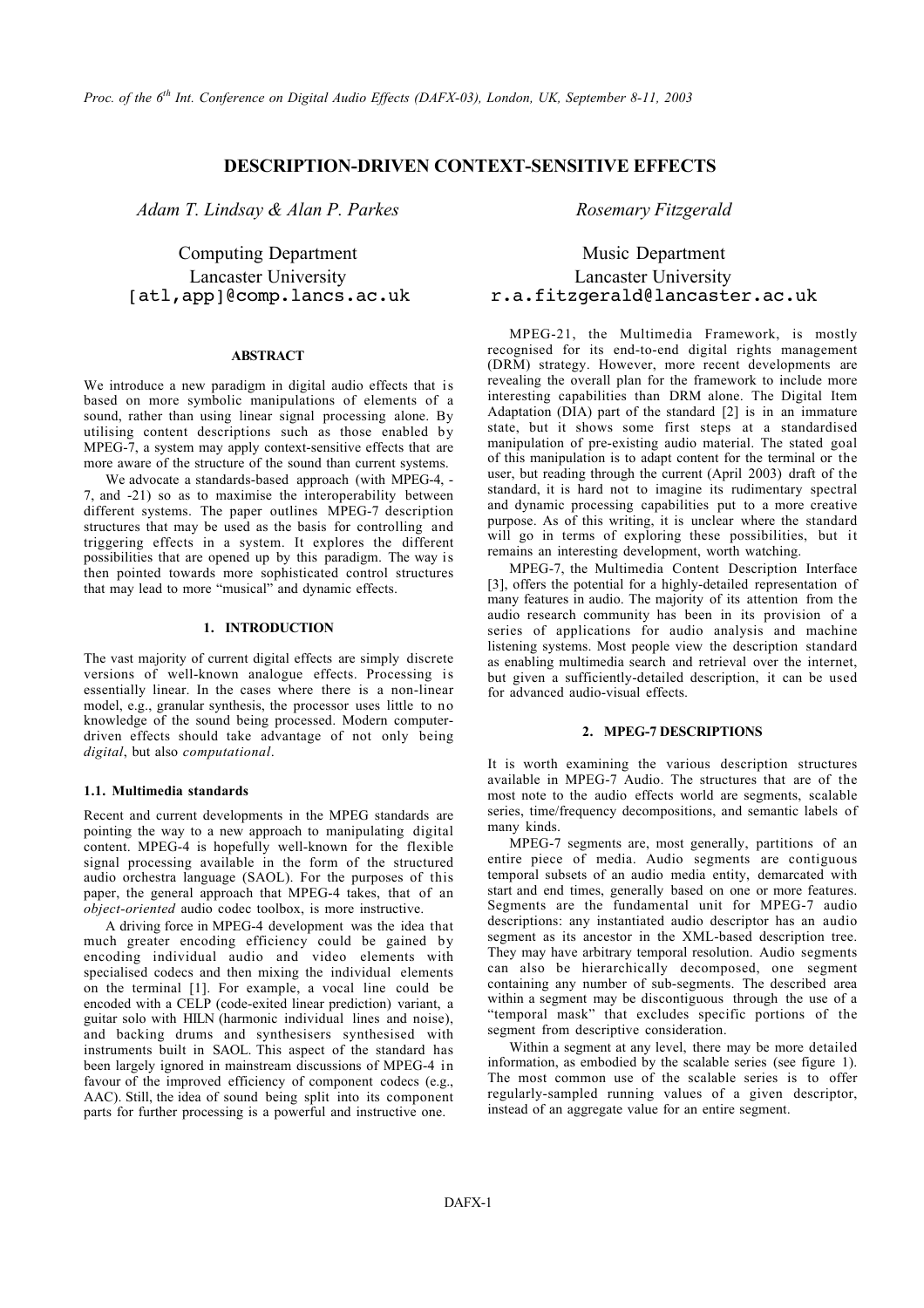

Figure 1: *A sound with multiple levels of description.*

Less a basic structure and more of a description representation, the sound effect description scheme is actually built around a general tool for audio analysis, including the spectrum basis descriptor. The general principle has been demonstrated for analysis and remixing of music [4], but it remains to be seen if the MPEG-7 descriptors, through resynthesis, offer enough fidelity to the original sound to be useful for audio effects.

The last MPEG-7 concept of importance to our discussion is the use of semantic labels of all kinds. Segments may have any number of labels attached, from phonemes and words to arbitrary thesaurus values. A phoneme-level segmentation and labelling could enable vowel matching and/or manipulation of a vocal line. Words from a controlled vocabulary might not only describe speech, but be used as labels for instruments or sound effects, enabling anything from triggers for events to replacement or proxy sound effects.

### **3. DESCRIPTIONS IN CONTROL**

Rather than seeing content descriptions as being metadata for search and retrieval, we can view them as control elements. This requires examining fundamental decisions generally taken for granted in a more traditional effects model, broadly schematised in figure 2. A description may control *where*, *if*, and *how much* an audio effect is applied to a sound. The choice of *which* effect is probably left to an application or a user, but much of the parameterisation may be determined by a not-necessarily trivial mapping from content descriptors. Finally, it is worth examining the possibility that control comes from descriptions other than the sound that has effects being applied to it.

The first concern is *where* in the affected sound is being considered for effects. In this case, the description structures elaborated above are the most relevant factor. For a segment, the most fundamental locators are the start- and end-points. If available and appropriate, the time mask may come into play. If sampled descriptor values are available via the scalable series, then the precise time points may be used.

Given a candidate location in the sound where some form of effect may be applied, a system must determine *if* the effect should be applied. The most straightforward indicator is a label on a segment, allowing for a simple Boolean comparison. More sophisticated testing may be performed using numeric descriptor values, comparing them with a threshold or a range of values. An additional level of complexity can be gained by testing temporal behaviour or with values in another description.



Figure 2: *A schematised version of traditional effects models. A signal is transformed into another signal' via a processing step.*

Once the affected portion of audio is selected, the *parameters* of a given effect must be chosen as well. The most basic of these parameters is how strongly the effect should be applied. Again, this can be directly mapped from descriptor values, or more complexly mediated by other conditions, such as by other descriptors, other descriptions, or non-linear, temporal functions of any of the above.

#### **3.1. Description Structures**

The *where* and *if* determinants above are fairly strongly dictated by the description structure used; segments and scalable series represent two distinct description philosophies that have respective advantages and disadvantages.

Segments are more in keeping with the object-oriented philosophy we are advocating. Each segment is an object, with its respective sub-description acting as parameters for manipulation. The object may have precisely delimited boundaries that are relevant to the manipulation in question. However, a segment must already exist in order to be manipulated. If the description does not contain the relevant segment-*cum*-sound-object, then it cannot be found. One only gets out what is put in. The semantics for describing the criteria for segmentation – and therefore the means for determining the relevance of a segment to any given search – is underdeveloped within the standard, and therefore must rely on best practice or other conventions.

Scalable series and sampled values in general are more flexible, but mean that descriptions are less pre-packaged as objects. The description generator does not need to predetermine the segments of interest in a description, and the description consumer doesn't need to be prejudiced by the description's idea of relevant segments. Temporal resolution is determined by the sampling rate of the descriptors. The default within the standard is 100 Hz, but it can reach sample accuracy if desired. Search for sampled descriptor values based on arbitrary criteria can be very powerful, but can be more time-consuming as well, simply by dint of the number of comparisons that must be made.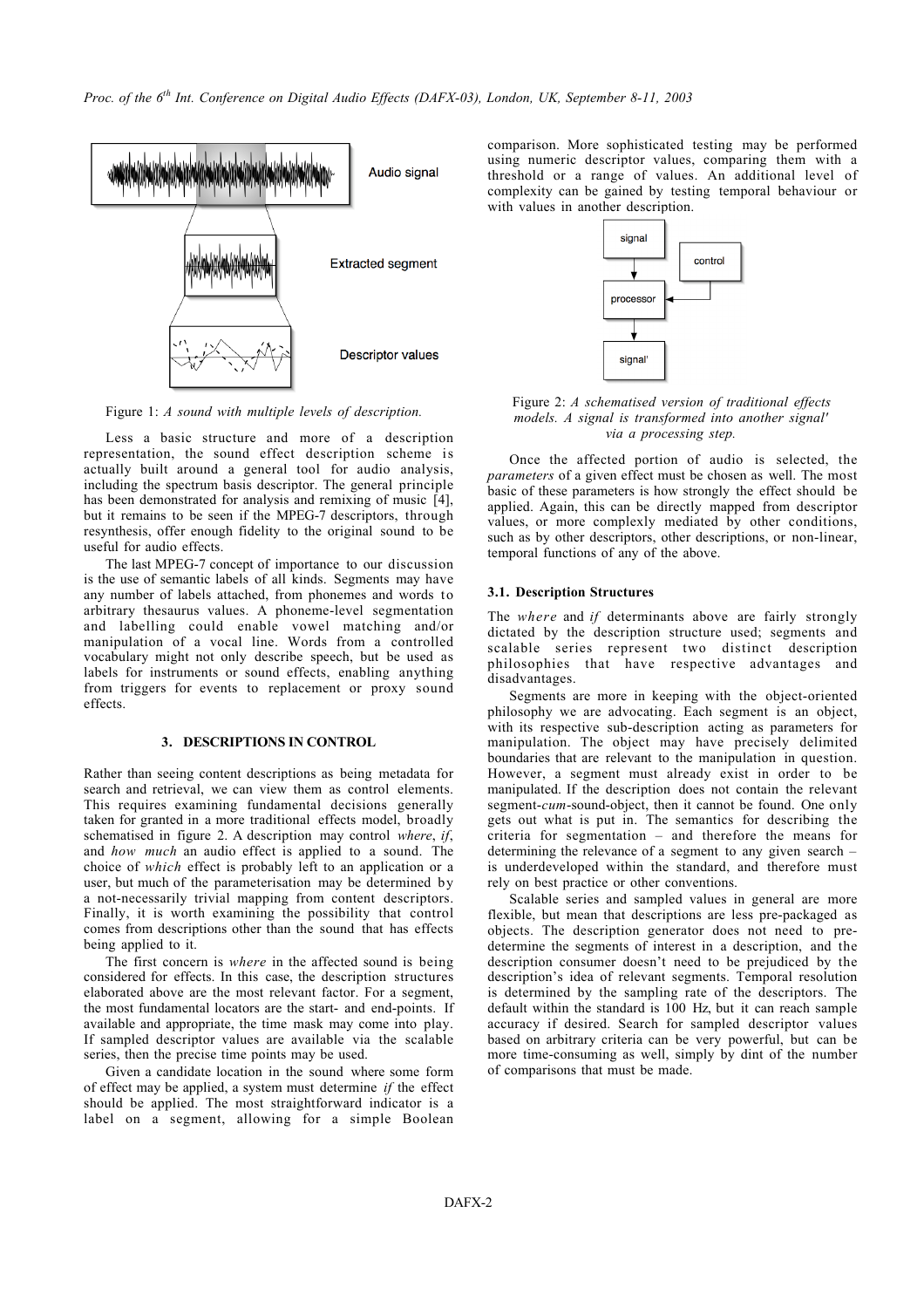### **3.2. Example**

The canonical example of a simple description-driven effect is a compressor/limiter, driven by a continuously sampled AudioPower descriptor. One would first try to obtain a scalable series of AudioPower with a higher resolution than the default. With that in place, a very unsophisticated limiter could take those descriptor values and set them all to a single value, amplifying the underlying samples by a factor proportional to the factor needed to reach that single value.

Naturally, one can be more sophisticated in the *where*, *if*, and *how much* tests with the compressor. Not only can one set an arbitrary threshold and limit, but it is conceivable to set multiple "bends" in the compressor's curve. Setting attack and release times may be necessary for a more "natural" sounding compressor, but not necessary in terms of suppressing spurious deviations above the noise floor threshold. Since we assume that the description already exists, the processor may look ahead as far as necessary to be sure that the sound stays above the threshold.

With other descriptors added into the mix, one can add a degree of spectral dynamic processing. With a spectral centroid descriptor, this compressor could be made (for example) more responsive to high-frequency sounds, and ignore very low frequencies. Although a compressor/limiter is hardly a radical effect, hopefully the example has been instructive in how a subtle effect may be built from very basic description elements.

#### **3.3. Multiplying possibilities**

There are far too many possibilities to enumerate, but we give a range of aspects of descriptions that may result in different categories of effects. In our estimation, the most important factors affecting effects are structure, choice of descriptor, and source of control.

The structure has already been discussed in terms of the description structures available: the scalable series and the segment. Segments, however, may exist on many different scales, from the very large, architectural scale (e.g., cinematic act, movement), down to the building-block scale (e.g., phoneme, beat), and at any level in between (e.g., bar, phrase, section, syllable, word, sentence, subject/paragraph, etc.). The micro-level segments are particularly interesting because they provide an internal, synchronized clock in which the events themselves drive the effects. The macro-level segments are useful for architectural reorganizations and manipulations.

The choice of descriptors will affect the control of the effects in a fairly obvious way. They will most commonly be the parameters that affect the *if* of the control loop. We currently envisage the various spectral descriptors and labels (that draw from a controlled vocabulary) to be of the most use in the near-term, but specialized musical effects can be gained from the timbral and fundamental frequency descriptors as well.

The source of control is especially interesting. The most simple case is where the same descriptor that controls the effect is the parameter being modified by the effect, as in the simple compressor case described previously. A descriptor may, however, control any digital effect in one's arsenal: the fundamental frequency may be monitored so that when a singer reaches a high B, the flanger effect modifies the vocal track. The controlling descriptor need not describe the same sound that the effect is applied to; the flanger triggered by the high note might affect the drums and rhythm guitar instead of the vocals. Applying one description to another, such as the spectrum of one segment being modified to match another, would lead to a form of cross-synthesis. Any of these possibilities could combine with others, leading to a very wide palette from a relatively restricted descriptive vocabulary.

#### **4. ISSUES IN DESCRIPTION-DRIVEN EFFECTS**

### **4.1. Descriptions and Reflection**



Figure 3: *A processing model in which the user modifies the descriptions, which is then reflected by the underlying sounds.*

The concept of control can be carried further when we consider descriptions to act as proxies for the sounds they describe. Given a sufficiently detailed description, an audio file itself is not needed until all of the effects are applied and/or the effects are previewed. This situation is not necessarily as irrelevant as the normal paradigm of an editor interactively and iteratively applying effects to a sound might suggest. Humans may be brought out of the loop, at least for more repetitious and tedious tasks.

By modifying the description so that its existing features are changed to desired values, then echoing those changes in the underlying sound, we approach the computational notion of *reflection* (see Figure 3).

#### **4.2. Choices made in context**

When manipulating the description itself to later be reflected in the audio, there are a number of issues to be tackled in terms of translating high-level control to signal processing algorithms. An example best illustrates some of the choices to be made by the user or the intelligent system.

A user selects a two-second segment from the middle of an audio file. She issues the command to make it 50% longer. How does the system prolong the segment by one second? It could do a very basic sample rate conversion, resulting in a slowed-down sound, with a pitch a perfect fifth lower. It could partially loop the sound, perhaps at a pre-determined point. There could be a spectral varispeed process, elongating the sound by the desired length, without changing the pitch. One could use PSOLA or similar time-domain techniques with